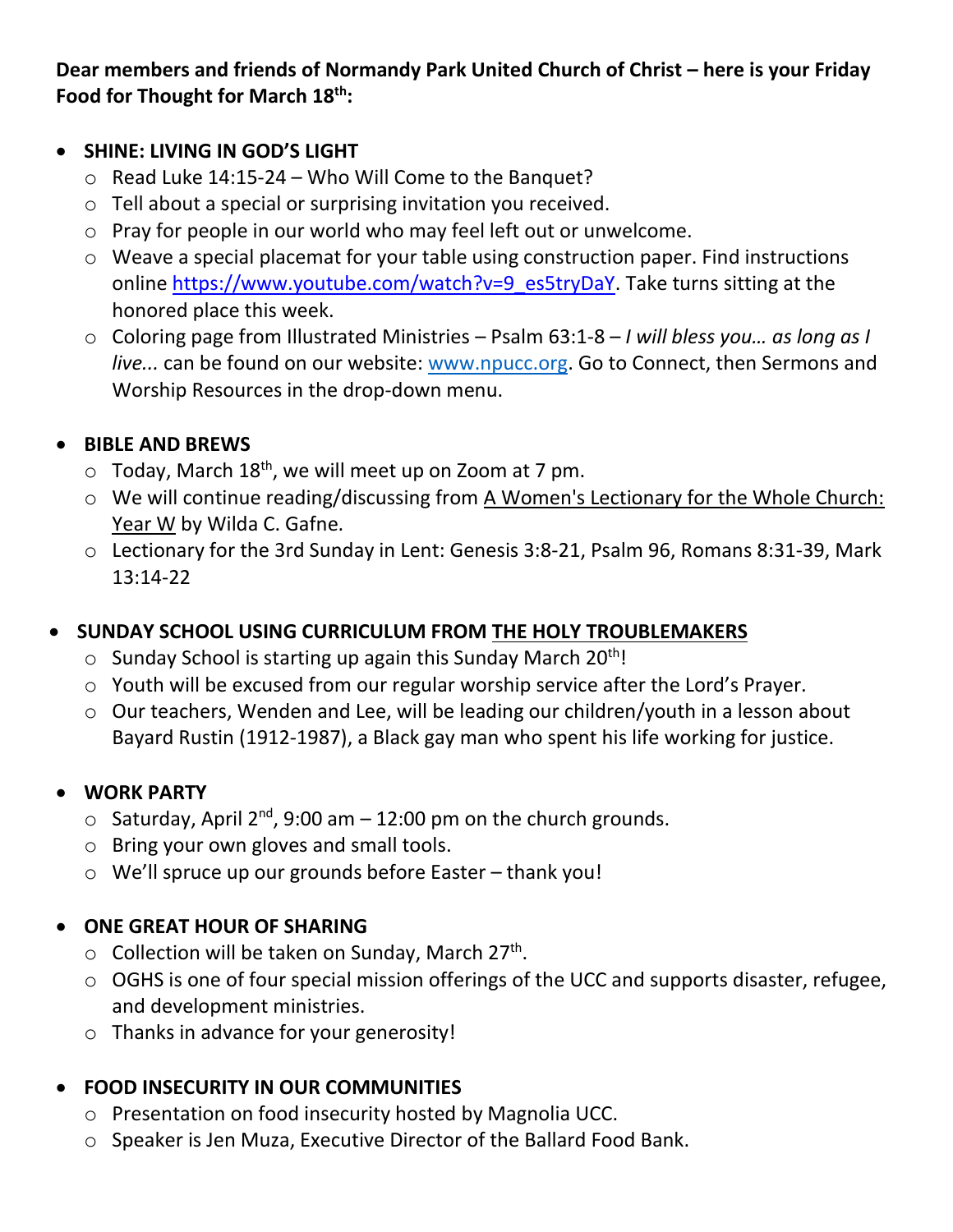- $\circ$  Monday, March 21<sup>st</sup>, 7:00 pm on Zoom:
	- https://us02web.zoom.us/j/89192836333?pwd=MXVFMGVsd1RUSFkxR1Q5REI4 M1ITOT09
	- Meeting ID: 891 9283 6333
	- Passcode: 931520
- o We'll learn how prevalent is it, what are the causes, what are the solutions, and what can we do to help end hunger in our communities.
- $\circ$  All are welcome feel free to share the link!

# • **BOYCOTT COMPANIES THAT ARE FUNDING PUTIN'S WAR**

- o Many companies have stopped operating in Russia in response to Putin's war of aggression in Ukraine.
- o Ukrainian President Zelenskyy appealed to Americans and the U.S. Congress this week: "All American companies must leave Russia. … Leave their market immediately, because it is flooded with our blood. … Peace is more important than income."
- o As of Wednesday afternoon, there are still 33 American companies operating in Russia. There are others that have only partially reduced operations (marked with \* below). Consider boycotting these companies (and let them know why) as a way to stop funding the Russian war machine:
	- Koch Industries: Brawny paper towels, Dixie cups, Quilted Northern toilet paper, Vanity Fair napkins
	- Georgia-Pacific lumber
	- Reebok
	- Authentic Brands Group: Aeropostale, Eddie Bauer, Brooks Brothers, Nine West
	- Focus Brands: Cinnabon, Carvel ice cream, Schlotzky's, Auntie Anne's pretzels
	- Subway
	- Papa John's pizza
	- Truvia
	- Diamond Crystal salt
	- Avon cosmetics
	- LG appliances
	- ASUS laptops
	- Mission tortillas
	- Pirelli tires
	- Halliburton
	- Baker Hughes
	- Schlumberger
	- BBDO advertising firm
	- DDB advertising firm
	- Omnicom advertising firm